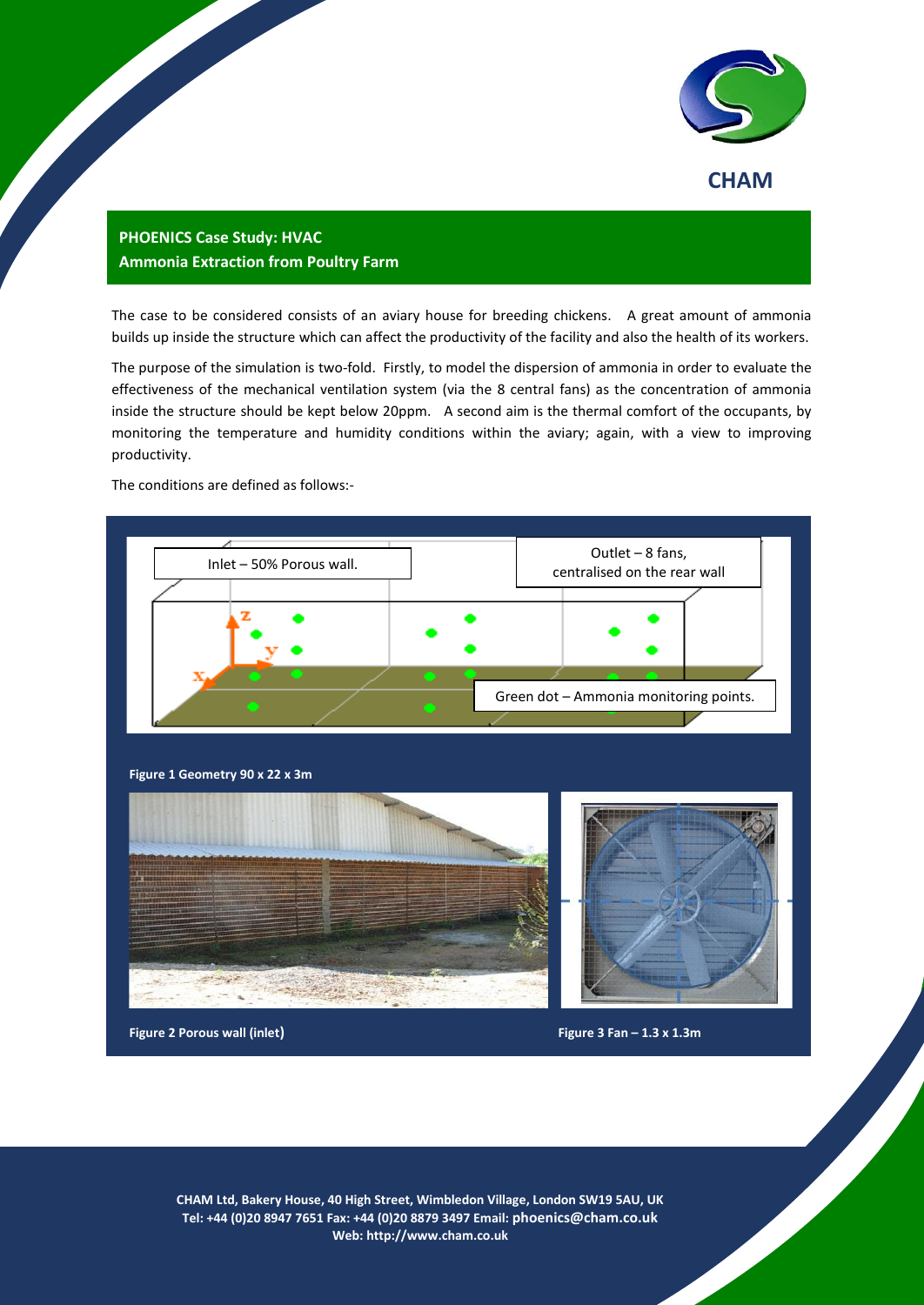## **Boundary Conditions**

XZ low – Inlet, 50% porous wall XZ high – Outlet, centralized Fans

- XY low Ammonia release bed 50 g/h
- XY high ceiling, 0% porous
- YZ low wall 0% porous
- YZ high wall 0% porous



The ammonia release is the solution of a scalar, C1. The density is set to 'Ideal Gas, mixture gas constant' from Main Menu, Properties, Properties of current material (IDEAL\_GAS, MIX\_GCON). C1 represents the mass fraction of ammonia. The gas constants for air and ammonia are set to 287 and 488 respectively (Universal Gas Constant/Molecular Weight). Buoyancy is set using the 'Reference density' formulation. The reference density is set to that of air at ambient temperature and pressure.

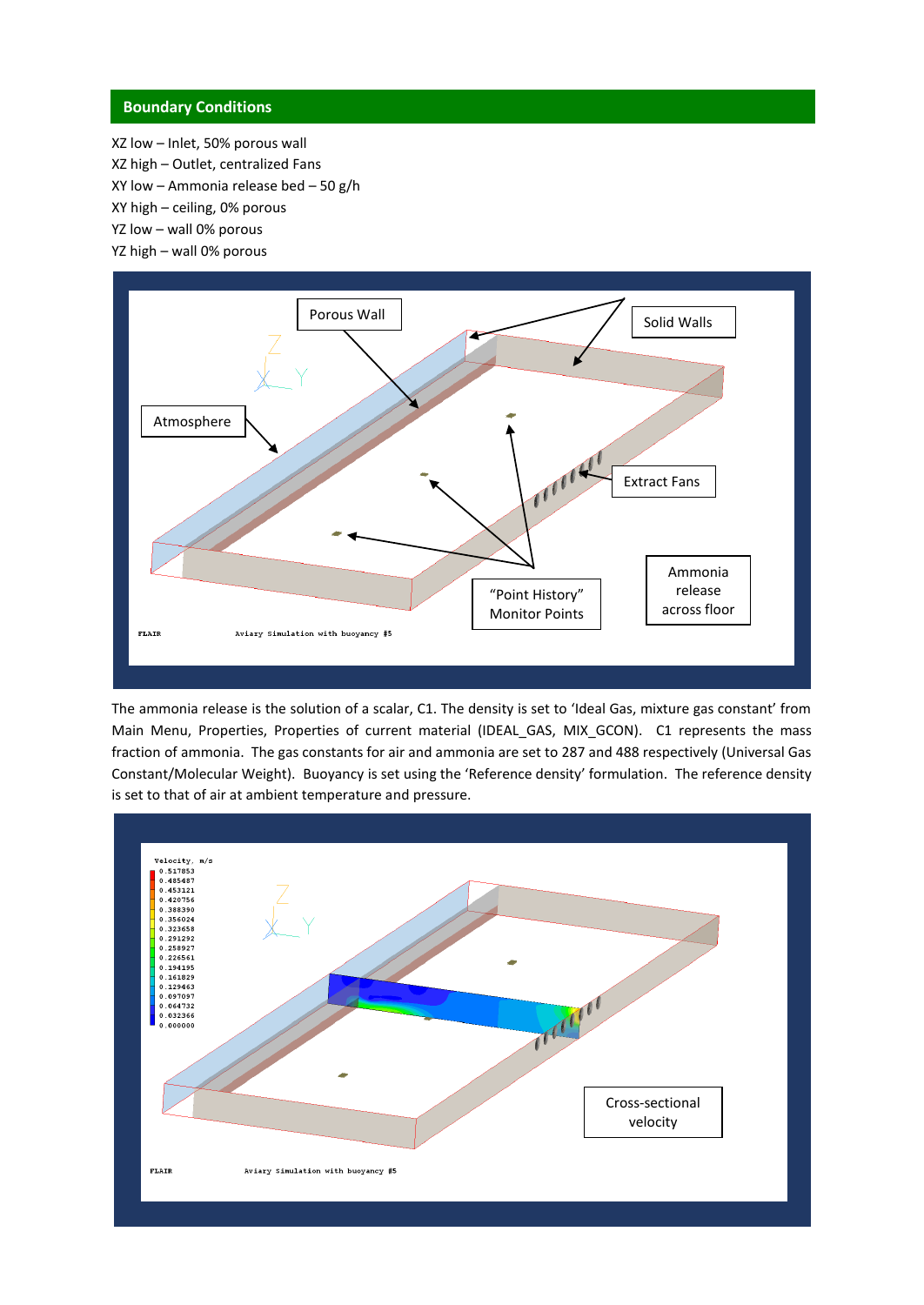The floor is an INLET, where the mass fraction of C1 (ammonia) is 1.0. The mass flow rate is 50g/h, which is 0.0000138 Kg/sec. The porous wall is a PLATE with a porosity of 0.5, set a little way in from the edge of the domain. The pressure drop correlation is set to 'CIBSE perforated plate', which gives a quadratic loss coefficient of 4.

The atmosphere is represented as an OPENING on the edge of the domain next to the porous wall. The fans on the other side are all INLETs, with a negative velocity of 1m/s; ie extracting air from the domain. The other external walls are all PLATEs.

The concentration of ammonia in parts-per-million is specified via the INFORM (INput of FORMulae feature) as PPM = 1E6\*density\*C1. As many "Point History" monitor points as are needed are located in areas of specific interest – in this case to assimilate data concerned with Ammonia concentration.



The temperature is also an important consideration. In this case, ambient conditions are defined as 20˚C and the heat generated by the chickens set at 25˚C.

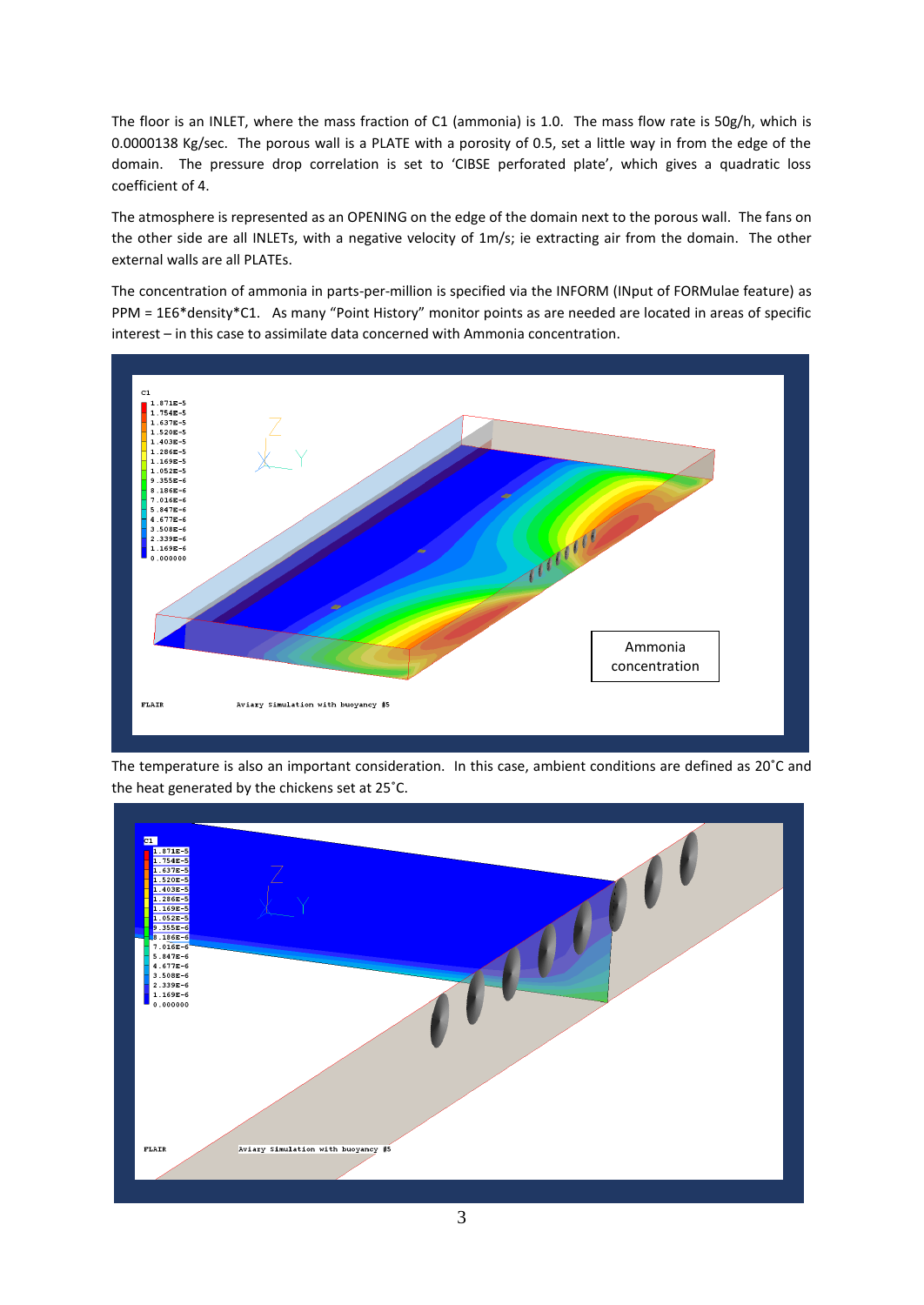